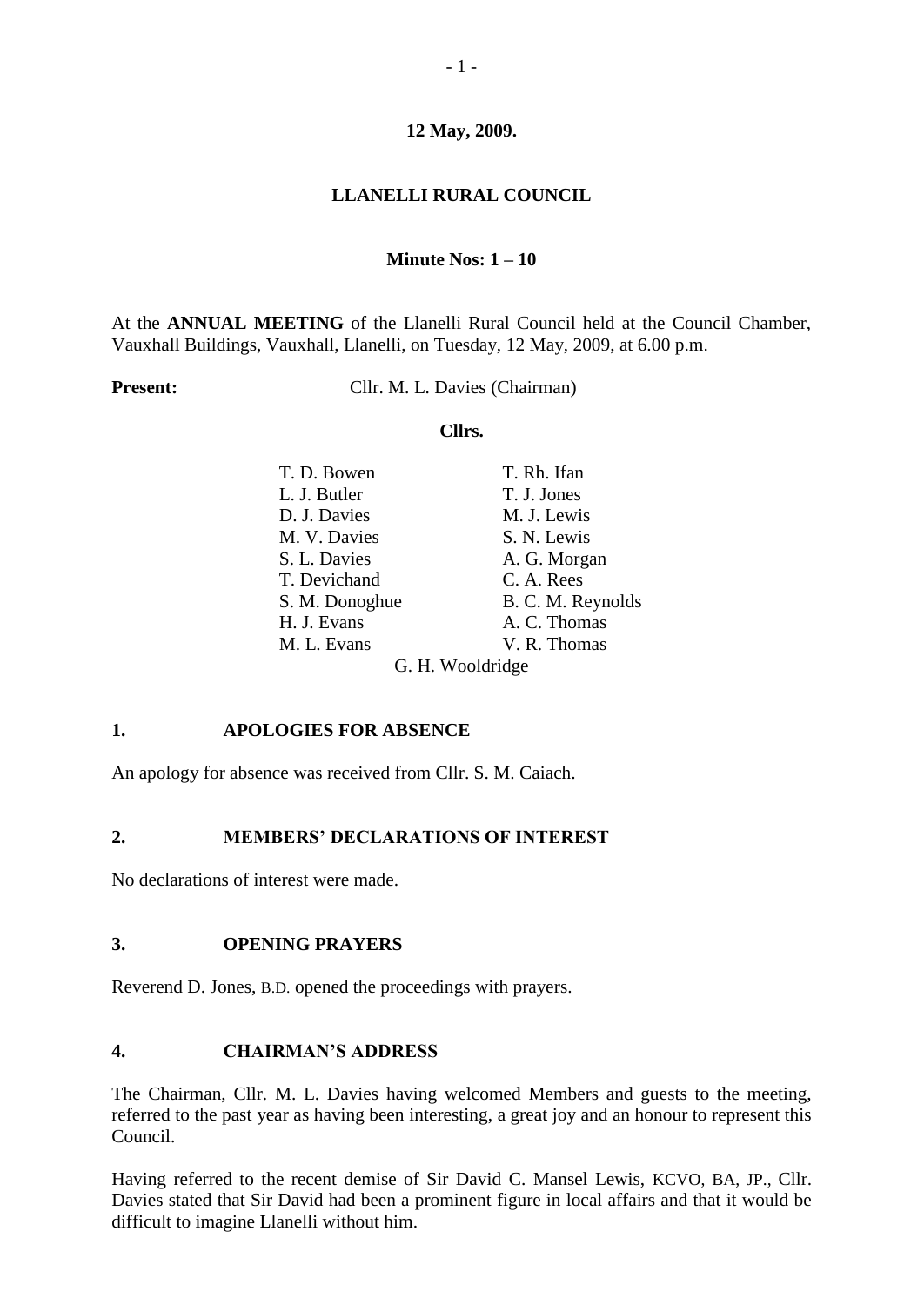#### **12 May, 2009.**

Cllr. Davies also referred to the many and varied memorable occasions amongst her civic duties.

Cllr. Davies thanked her Consort, Mr. R. Davies for his support during the past year, particularly as he was currently indisposed, and Cllr. S. M. Caiach for her role as Vice Chairman in the run-up to Christmas. Also, the Chairman and Lady, Carmarthenshire County Council, Llanelli Town Mayor and Mayoress and their Deputies, Kidwelly Town Mayoress and Consort and Members of this Council.

**RESOLVED** that Cllr. Davies' remarks be noted.

# **5. ELECTION OF CHAIRMAN**

Cllr. M. L. Davies invited nominations for the Election of Chairman. It was moved by Cllr. T. J. Jones, seconded by Cllr. D. J. Davies, and was

**RESOLVED** that Cllr. C. A. Rees be and, is hereby, appointed as Chairman for the municipal year of 2009/2010.

The Past Chairman invested the Chairman and Consort, Mr. David Rees with the Chains of Office.

## **6. CHAIRMAN'S ACCEPTANCE AND ACKNOWLEDGEMENT OF OFFICE**

The Chairman having made her Declaration of Acceptance of Office, stated that she wished to maintain the high standards of previous Chairmen and that both she and her Consort were looking forward to the year ahead with enthusiasm.

Cllr. Rees conveyed her congratulations to the newly elected Mayor for Llanelli Town Council, Cllr. J. P. Jenkins and to the incoming Chairman of Carmarthenshire County Council, Cllr. W. T. Evans, and that she looked forward to working with all the Civic Dignitaries of neighbouring Councils.

Cllr. Rees thanked her guests for their support that evening.

#### **7. APPOINTMENT OF VICE-CHAIRMAN**

It was moved by Cllr. S. N. Lewis, seconded by Cllr. L. J. Butler, and was

**RESOLVED** that Cllr. S. L. Davies be and, is hereby, appointed as Vice-Chairman for the municipal year 2009/2010.

The Chairman, Cllr. C. A. Rees invested the Vice-Chairman and Consort, Mr. P. Hunt-Davies with the Chains of Office and wished them well during their term of office.